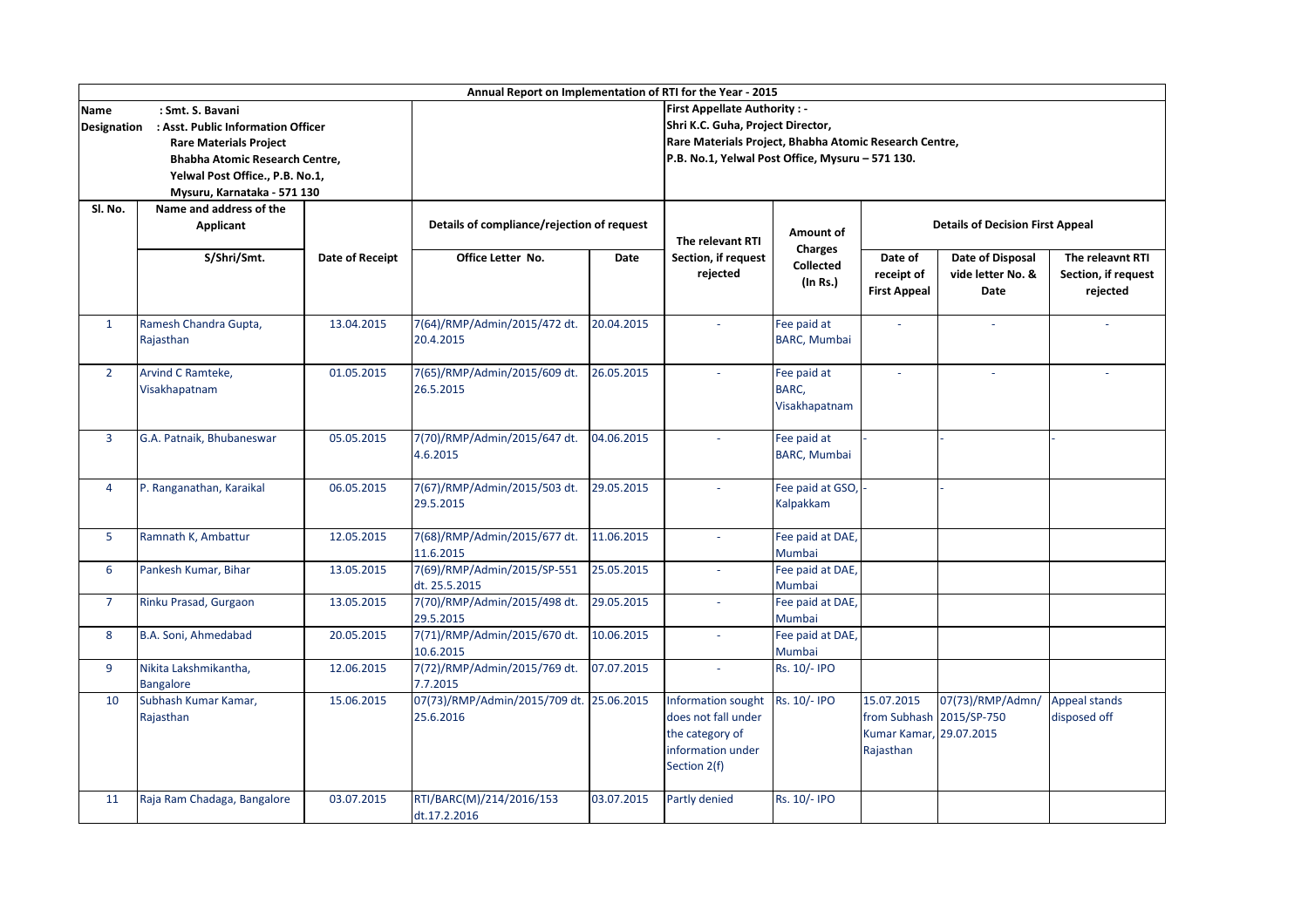| 12 | P. Ranganathan, Karaikal                  | 06.05.2015 | RTI/BARC(M)/214/2016/153<br>dt.17.2.2016    | 31.08.2015 | 29.05.2015 & No response to the<br>clarification sought,<br>case treated as                            | Fee paid at GSO,<br>Kalpakkam          |                                                          |                                                   |                                      |
|----|-------------------------------------------|------------|---------------------------------------------|------------|--------------------------------------------------------------------------------------------------------|----------------------------------------|----------------------------------------------------------|---------------------------------------------------|--------------------------------------|
|    |                                           |            |                                             |            | closed on 31.8.2015                                                                                    |                                        |                                                          |                                                   |                                      |
| 13 | Nikita Lakshmikantha,<br><b>Bangalore</b> | 12.06.2015 | RTI/BARC(M)/214/2016/153<br>dt.17.2.2016    | 07.07.2015 |                                                                                                        | Rs. 10/- IPO                           |                                                          |                                                   |                                      |
| 14 | Raja Ram Chadaga, Bangalore               | 15.06.2015 | RTI/BARC(M)/185/2015/SP-675<br>dt. 3.7.2015 | 03.07.2015 |                                                                                                        | Rs. 10/- IPO                           |                                                          |                                                   |                                      |
| 15 | Jaya Kanoi, Kolkata                       | 21.07.2015 | RTI/BARC(M)/186/2015/904 dt.<br>18.8.2015   | 18.08.2015 | Information sought<br>does not fall under<br>the category of<br>information under<br>Section 2(f)      | Fee paid at DAE,<br>Mumbai             |                                                          |                                                   |                                      |
| 16 | Sunil Rao H.A. Mysuru                     | 03.08.2015 | RTI/BARC(M)/187/2015/964 dt.<br>2.9.2015    | 02.09.2015 |                                                                                                        | Rs. 26/- IPO &<br>Receipt              |                                                          |                                                   |                                      |
| 17 | Debika Datta, Jharkhand                   | 13.08.2015 | RTI/BARC(M)/188/2015/927 dt.<br>20.8.2015   | 20.08.2015 | Partly exempted for Fee paid at<br>disclosure undern<br>Section 8(1)(j) of the<br>RTI Act, 2005        | <b>BARC, Mumbai</b>                    |                                                          |                                                   |                                      |
| 18 | K.S. Pillai, HWB, Mumbai                  | 07.09.2015 | RTI/BARC(M)/189/2015/979 dt.<br>7.9.2015    | 07.09.2015 |                                                                                                        | Fee paid online<br>at DAE, Mumbai      |                                                          |                                                   |                                      |
| 19 | A. Sathasivam, Vizag                      | 24.08.2015 | RTI/BARC(M)/190/2015/SP-884<br>dt. 4.9.2015 | 04.09.2015 | Information sought<br>does not fall under<br>the category of<br>information under<br>Section 2(f)      | Fee paid online<br>at DCSEM,<br>Mumbai | 3.11.2015<br>from Shri A.<br>Sathasivam,<br><b>Vizag</b> | RTI/BARC(M)/190/2<br>015/SP-1139 dt.<br>2.12.2015 | <b>Appeal stands</b><br>disposed off |
| 20 | Channamma, Mysuru                         | 27.08.2015 | RTI/BARC(M)/191/2015/993 dt.<br>7.9.2015    | 07.09.2015 | Partly exempted for Rs. 10/- IPO<br>disclosure under<br>Section 8(1)(j) of the<br><b>RTI Act, 2005</b> |                                        |                                                          |                                                   |                                      |
| 21 | Mallesh Kumar, Bangalore                  | 31.08.2015 | RTI/BARC(M)/192/2015/987 dt.<br>7.9.2015    | 07.09.2015 | Partly exempted for Rs. 10/-IPO<br>disclosure undern<br>Section 8(1)(j) of the<br><b>RTI Act, 2005</b> |                                        |                                                          |                                                   |                                      |
| 22 | Varun, Bangalore                          | 01.09.2015 | RTI/BARC(M)/193/2015/1039 dt.<br>28.9.2015  | 28.09.2015 | $\sim$                                                                                                 | Rs. 10/- IPO                           |                                                          |                                                   |                                      |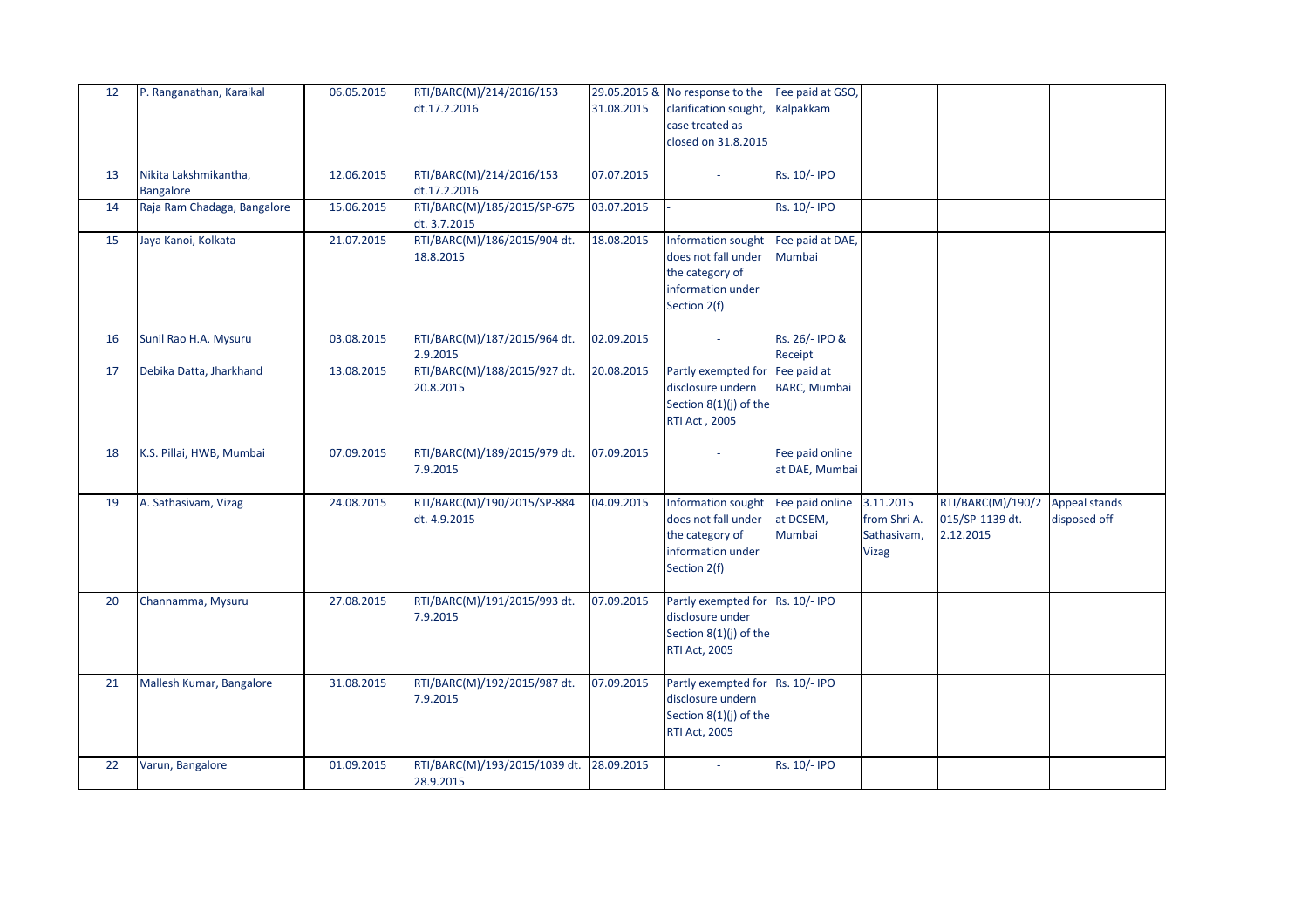| 23 | Sujeet Kumar, Bihar                   | 02.09.2015 | RTI/BARC(M)/194/2015/1001 dt.<br>9.9.2015      | 09.09.2015 | Appln. Fee not in<br>proper format.<br>Intimated<br>accordingly                                  |                                       |                                        |                                                 |                                      |
|----|---------------------------------------|------------|------------------------------------------------|------------|--------------------------------------------------------------------------------------------------|---------------------------------------|----------------------------------------|-------------------------------------------------|--------------------------------------|
| 24 | Rani Parvathi, Vizag                  | 05.10.2015 | RTI/BARC(M)/195/2015/SP-1063<br>dt. 30.10.2015 | 30.10.2015 |                                                                                                  | Fee paid at DAE, 30.11.2015<br>Mumbai | from Rani<br>Parvathi,<br><b>Vizag</b> | RTI/BARC(M)/195/2<br>015/1072 dt.<br>21.12.2015 | <b>Appeal stands</b><br>disposed off |
| 25 | Sujeet Kumar, Begusarai               | 08.10.2015 | RTI/BARC(M)/196/2015/1135 dt.<br>26.10.2015    | 26.10.2015 |                                                                                                  | Rs.10/-DD                             |                                        |                                                 |                                      |
| 26 | M.C. Raghavendra, Mandya              | 20.10.2015 | RTI/BARC(M)/197/2015/1153<br>dt.29.10.2015     | 29.10.2015 | $\sim$                                                                                           | Rs.10/- IPO                           |                                        |                                                 |                                      |
| 27 | G. Shivakumar, Hunsur                 | 21.10.2015 | RTI/BARC(M)/198/2015/1198 dt.<br>17.11.2015    | 17.11.2015 | $\sim$                                                                                           | Rs.10/- IPO                           |                                        |                                                 |                                      |
| 28 | Bipin R Patel, Gujarat                | 20.10.2015 | RTI/BARC(M)/199/2015/1191<br>dt.17.11.2015     | 17.11.2015 | <b>Additional fee</b><br>asked, no response,<br>hence case treated<br>as closed on<br>31.12.2015 | <b>Rs.10/-IPO</b>                     |                                        |                                                 |                                      |
| 29 | J. Somanna, Yelwal                    | 30.10.2015 | RTI/BARC(M)/201/2015/1197 dt.<br>17.11.2015    | 17.11.2015 | <b>Exempted for</b><br>disclosure under<br>Section 8(1)(j) of the<br><b>RTI Act, 2005</b>        | <b>Rs.10/-IPO</b>                     |                                        |                                                 |                                      |
| 30 | J. Somanna, Yelwal                    | 30.10.2015 | RTI/BARC(M)/201/2015/1197 dt.<br>17.11.2015    | 17.11.2015 | <b>Exempted for</b><br>disclosure under<br>Section 8(1)(j) of the<br><b>RTI Act, 2005</b>        | <b>Rs.10/-IPO</b>                     |                                        |                                                 |                                      |
| 31 | Rashmi C, Ratnahalli, Yelwal          | 09.11.2015 | RTI/BARC(M)/202/2015/SP-1138<br>dt. 3.12.2015  | 03.12.2015 |                                                                                                  | <b>Rs.20/-IPO</b>                     |                                        |                                                 |                                      |
| 32 | Rani Parvathi, Vizag                  | 29.10.2015 | RTI/BARC(M)/203/2015/153 dt.<br>20.11.2015     | 20.11.2015 | $\sim$                                                                                           | Fee paid at DAE,<br>Mumbai            |                                        |                                                 |                                      |
| 33 | J.R. Parmar, KAPS, NPCIL              | 17.11.2015 | RTI/BARC(M)/204/2015/SP-1209<br>dt.14.12.2015  | 14.12.2015 |                                                                                                  | Fee paid at DAE,<br>Mumbai            |                                        |                                                 |                                      |
| 34 | V. Shakthivel, Chennai                | 24.11.2015 | RTI/BARC(M)/205/2015/1146<br>dt.4.12.2015      | 04.12.2015 | $\overline{\phantom{a}}$                                                                         | Fee paid at DAE,<br>Mumbai            |                                        |                                                 |                                      |
| 35 | Sapan Kumar Sahu, BARC,<br>Mumbai     | 27.11.2015 | RTI/BARC(M)/206/2015/1234<br>dt.7.12.2015      | 07.12.2015 |                                                                                                  | Fee paid at DAE,<br>Mumbai            |                                        |                                                 |                                      |
| 36 | Chakali Subba Narasimhudu,<br>Kurnool | 01.12.2015 | RTI/BARC(M)/207/2015/1252<br>dt.21.12.2015     | 21.12.2015 | <b>Exempted for</b><br>disclosure under<br>Section 8(1)(j) of the<br><b>RTI Act, 2005</b>        | Rs. 10/- IPO                          |                                        |                                                 |                                      |